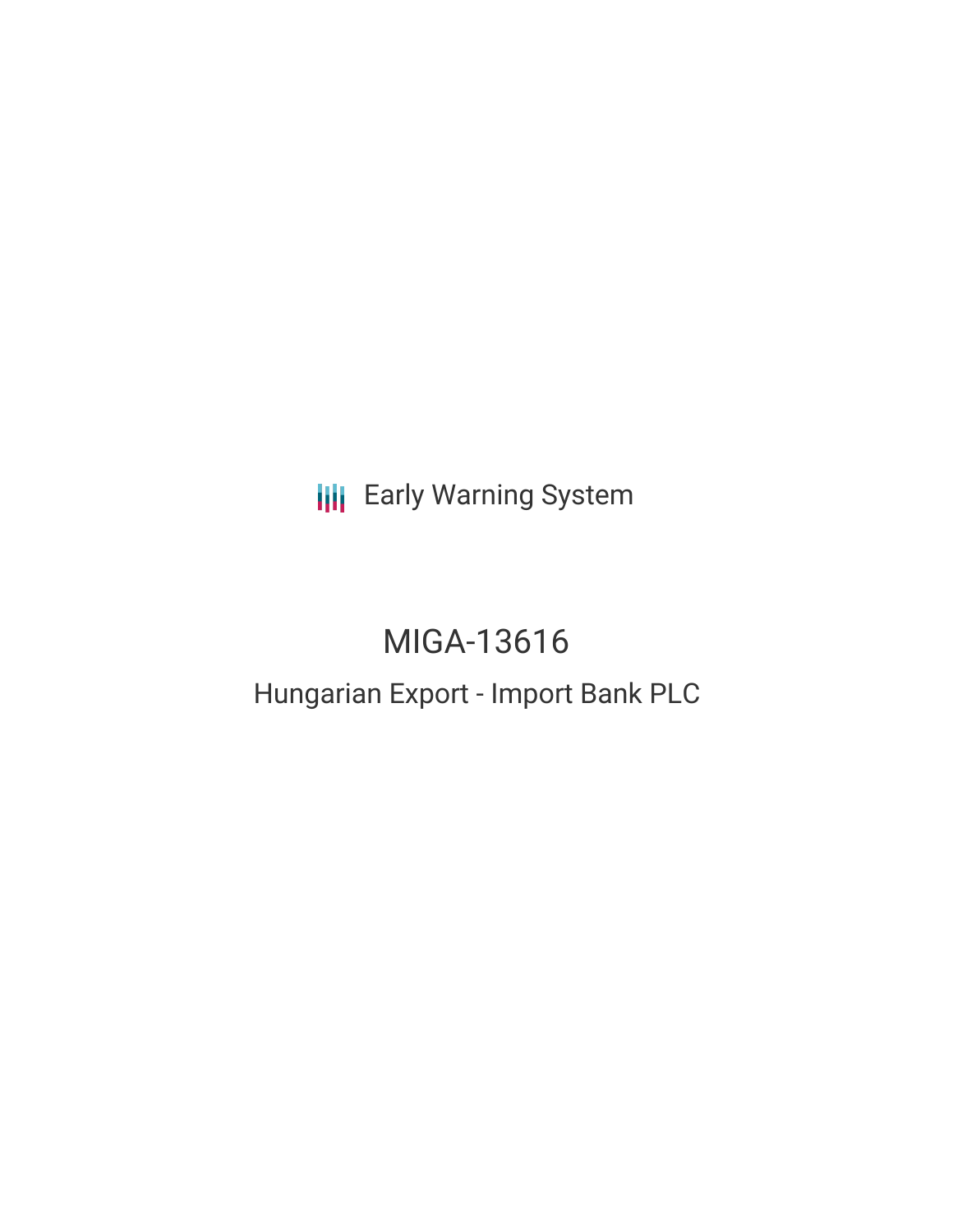

# **Quick Facts**

| <b>Countries</b>               | Hungary                                         |
|--------------------------------|-------------------------------------------------|
| <b>Financial Institutions</b>  | Multilateral Investment Guarantee Agency (MIGA) |
| <b>Status</b>                  | Active                                          |
| <b>Bank Risk Rating</b>        | FI                                              |
| <b>Voting Date</b>             | 2016-12-16                                      |
| <b>Borrower</b>                | ING Bank, N.V.                                  |
| <b>Sectors</b>                 | Finance                                         |
| <b>Investment Type(s)</b>      | Guarantee                                       |
| <b>Investment Amount (USD)</b> | \$403.20 million                                |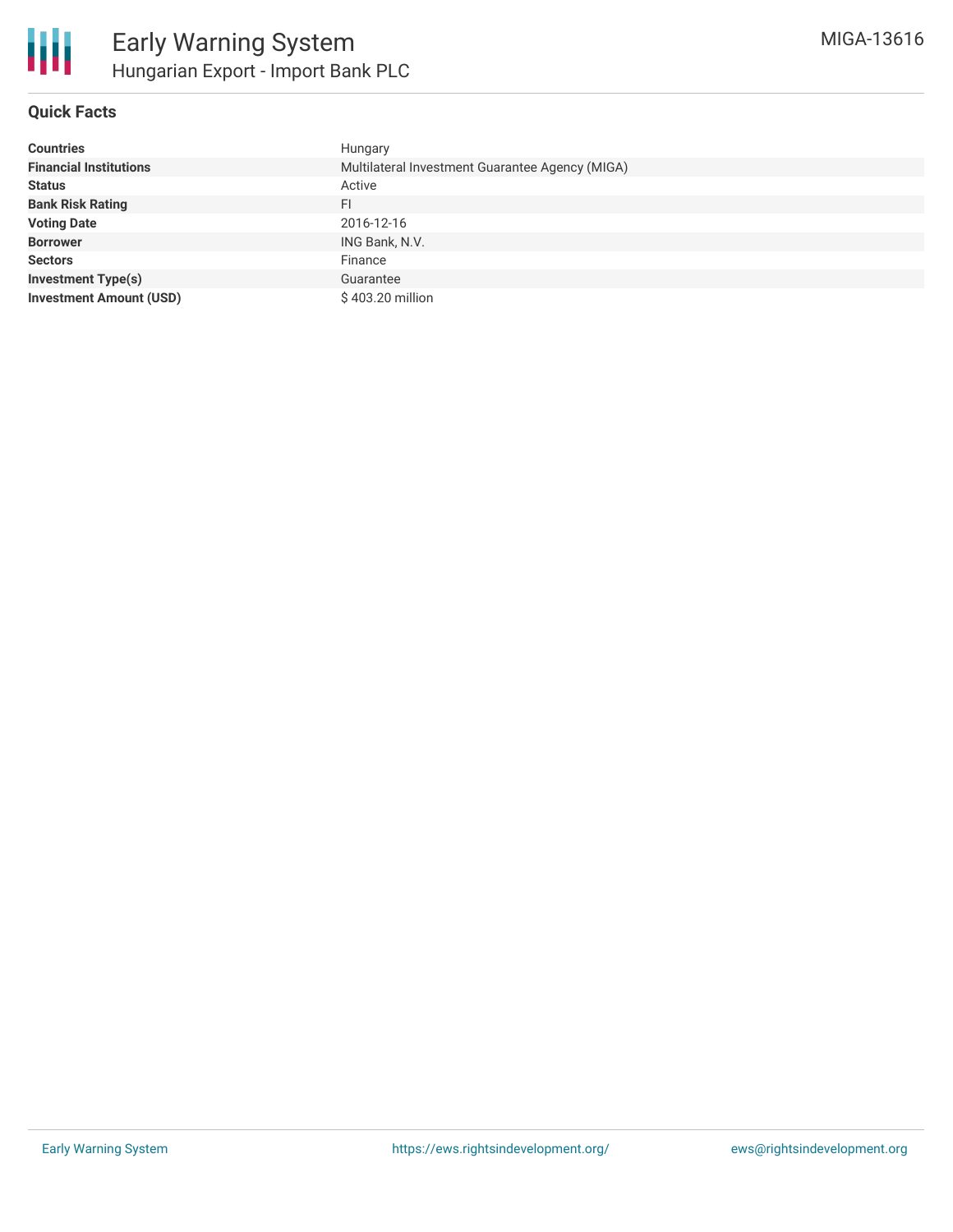

# **Project Description**

On April 3 2017, MIGA issued guarantees for theNon-Honoring of a Sovereign Financial Obligation (NHSFO) to ING and KBC, for an amount of up to EUR332.5 million (including principal, interest, and MIGA premium) against the risk of non-payment by GoH for its guarantee on the debt obligations of EXIM. MIGA's coverage has a tenor of up to six years.

The project involves the expansion of lending by Hungary Exim, a wholly-owned financial institution of the Government of Hungary. Hungary Exim is the official state-owned export credit agency tasked with promoting Hungarian exports by granting loans and guarantees to small and medium-sized enterprises (SMEs) that export to markets where obtaining affordable financing can be challenging.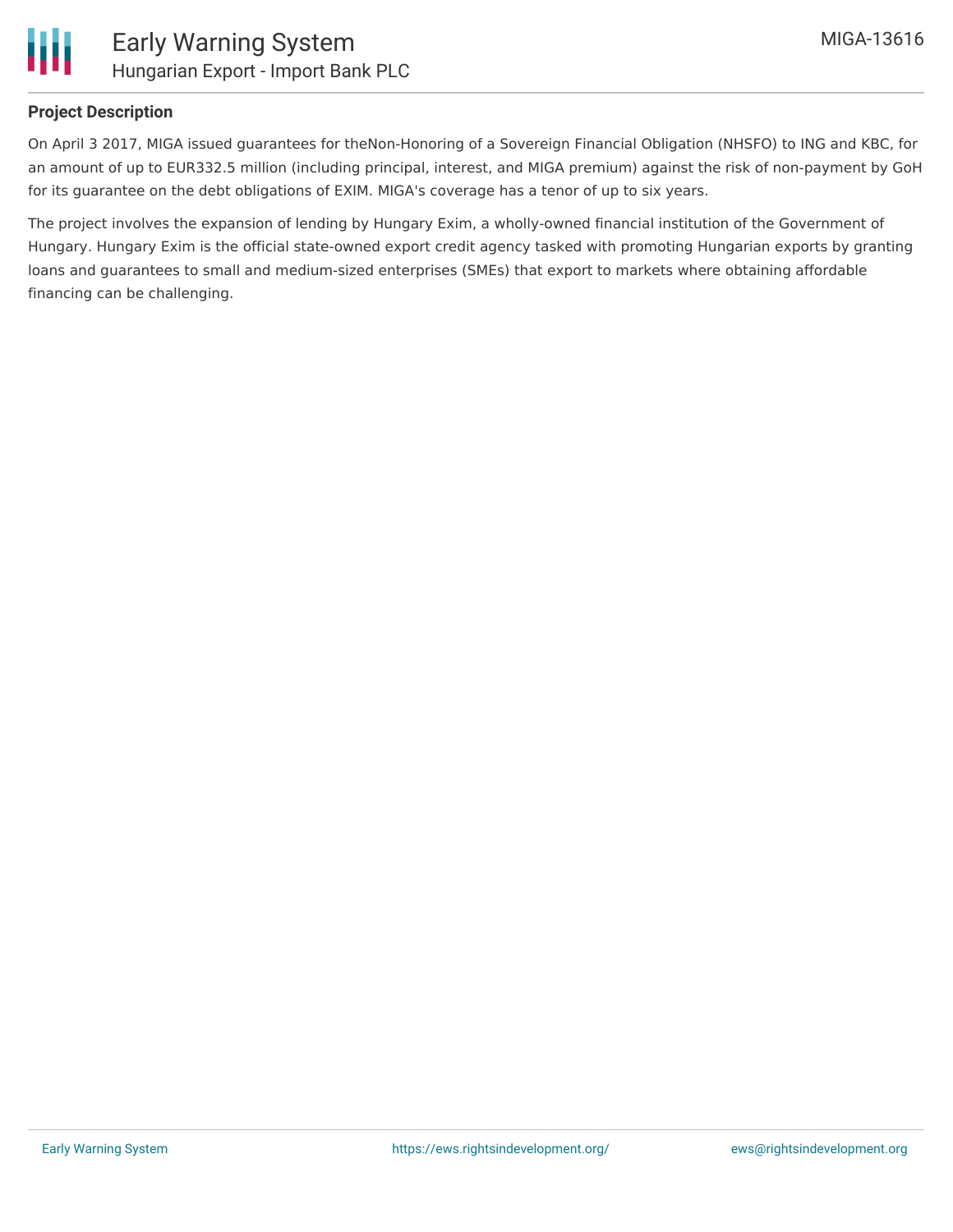### **Investment Description**

Multilateral Investment Guarantee Agency (MIGA)